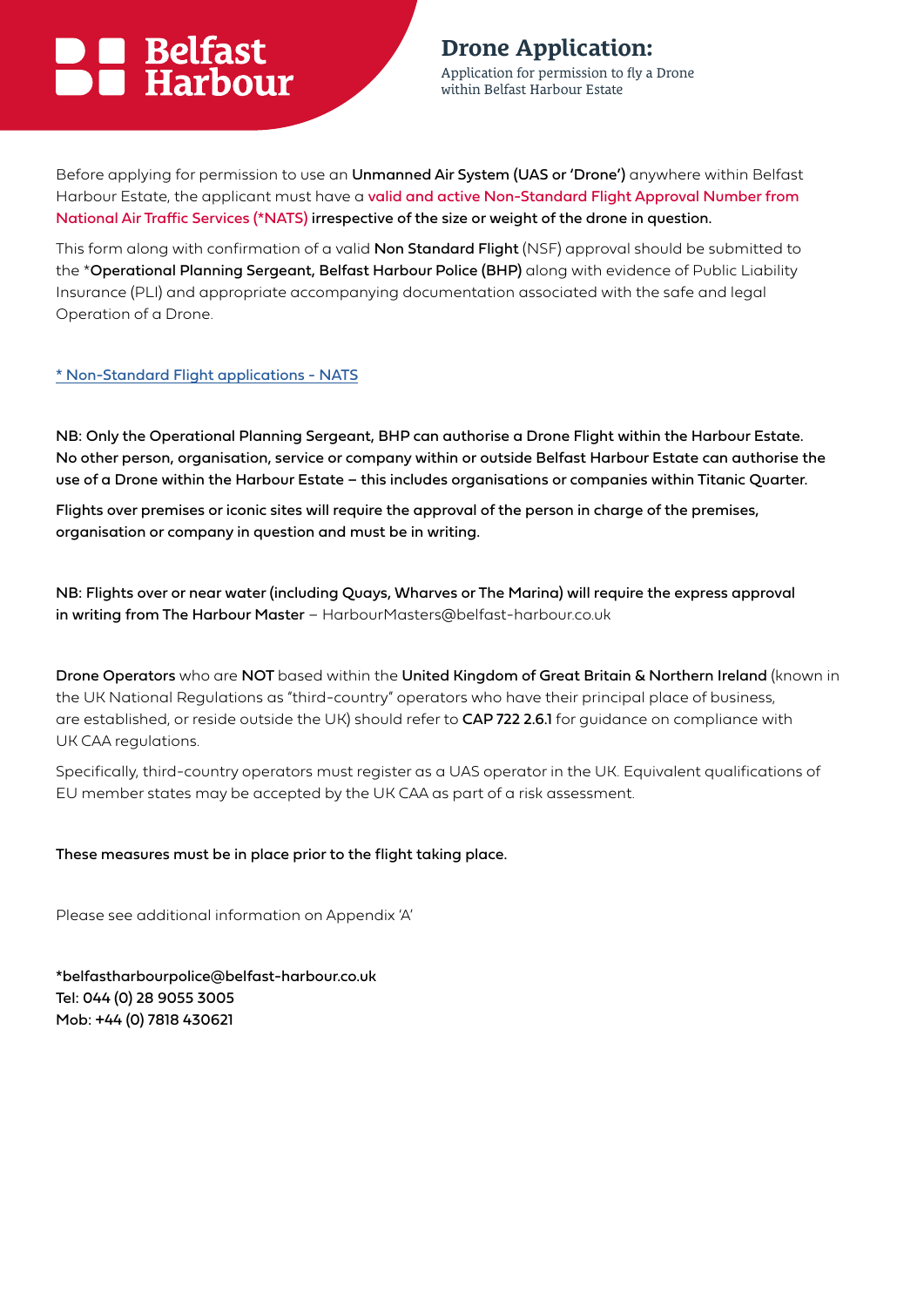## **DE Belfast<br>
BE Harbour**

### **Drone Application:**

Application for permission to fly a Drone within Belfast Harbour Estate

UAS Operator/ Remote Pilot: You must have completed a UK CAA recognised Drone Theory and Practical Course and be certified as a fully qualified Remote Pilot with the UK CAA, either by a legacy NQE or a Recognised Assessment Entity (RAE). You must include evidence of your qualification(s) on this application. If your application is successful you will be the only person authorised to Operate/Fly the Drone and under no circumstances will you permit another person to operate the Drone without authorisation from The Operational Planning Sergeant, Belfast Harbour Police.

| Name of Applicant:                                                                                                                                                                                                 | Contact Landline No:                 |  |  |
|--------------------------------------------------------------------------------------------------------------------------------------------------------------------------------------------------------------------|--------------------------------------|--|--|
|                                                                                                                                                                                                                    |                                      |  |  |
| Contact Email Address:                                                                                                                                                                                             | Contact Mobile No:                   |  |  |
|                                                                                                                                                                                                                    |                                      |  |  |
| Address:                                                                                                                                                                                                           |                                      |  |  |
|                                                                                                                                                                                                                    |                                      |  |  |
|                                                                                                                                                                                                                    |                                      |  |  |
| Include a current copy of your Operators/Pilots                                                                                                                                                                    |                                      |  |  |
| Qualification (GVC or legacy qualification):                                                                                                                                                                       | Include your UK CAA issued FLYER-ID: |  |  |
|                                                                                                                                                                                                                    |                                      |  |  |
| Active NSF Number from NATS:                                                                                                                                                                                       |                                      |  |  |
|                                                                                                                                                                                                                    |                                      |  |  |
| Written Authorisation from Air Traffic Control (ATC) at George Best Belfast City Airport (GBBCA) irrespective of size<br>or weight of the drone in question                                                        |                                      |  |  |
|                                                                                                                                                                                                                    |                                      |  |  |
|                                                                                                                                                                                                                    |                                      |  |  |
|                                                                                                                                                                                                                    |                                      |  |  |
| Do you hold the necessary insurance requirements i.e. Public Liability Insurance?<br>Applicants must have £10 million public liability insurance (PLI) - there will be no exceptions<br>made for this requirement. | Yes<br>No                            |  |  |
| Risk Assessment (RA)                                                                                                                                                                                               |                                      |  |  |
|                                                                                                                                                                                                                    |                                      |  |  |
|                                                                                                                                                                                                                    |                                      |  |  |
|                                                                                                                                                                                                                    |                                      |  |  |

Permissions from others including premises or companies in question if applicable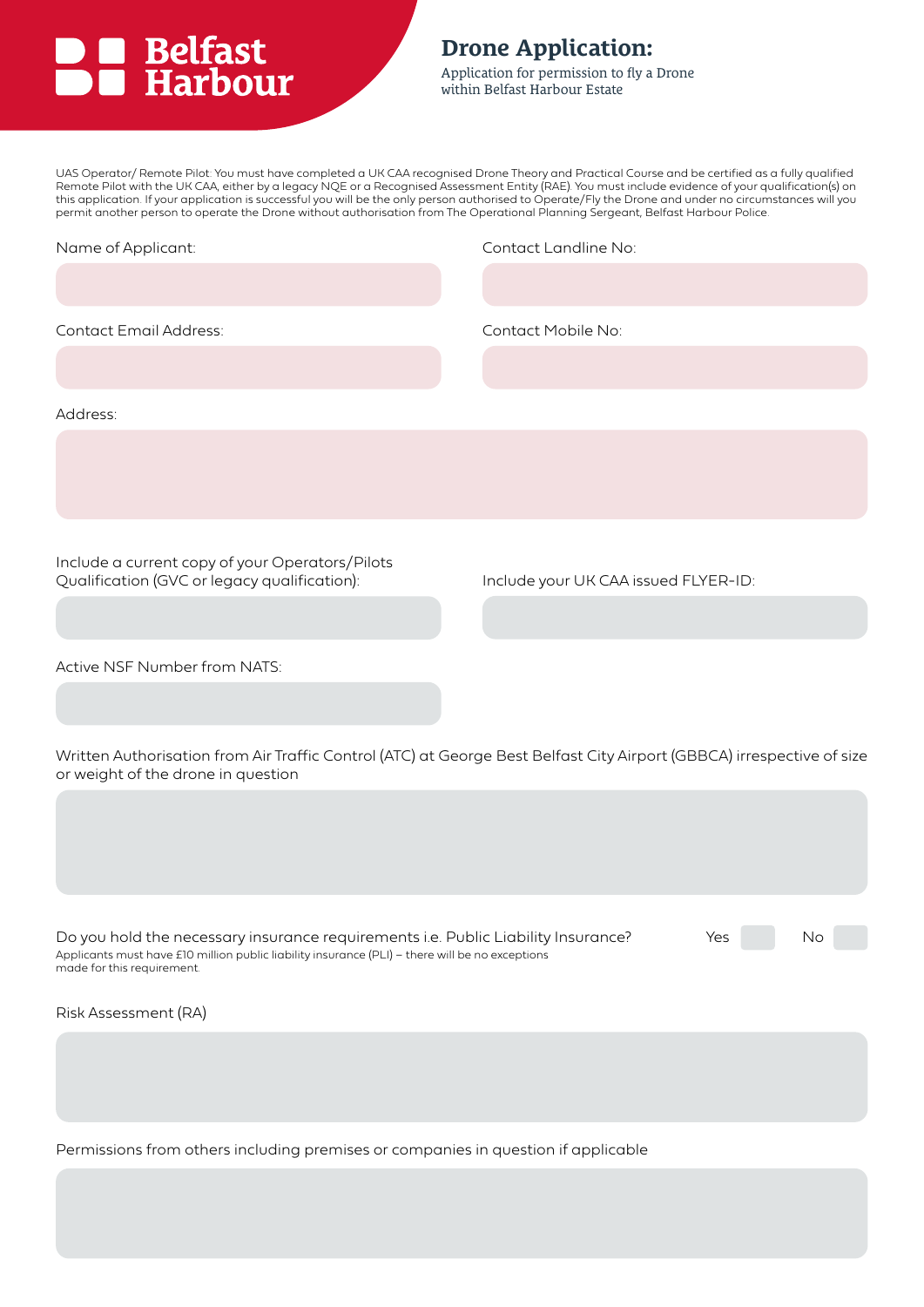

## **Drone Application**

#### Drone and Purpose of Flight:

Make, Model & Weight of Drone which will be used by the above Pilot:

Equipment included on Drone:

Purpose of flight: Commercial / Non Commercial / Other – specify in all cases

| <b>Flight Details:</b> |  |
|------------------------|--|
|------------------------|--|

| $Day(s)$ :           |                    |  |
|----------------------|--------------------|--|
|                      |                    |  |
| Date(s):             |                    |  |
|                      |                    |  |
|                      |                    |  |
| Flight path:         | Take off location: |  |
|                      |                    |  |
| Landing<br>location: | Start time:        |  |
|                      |                    |  |
| Finish time:         |                    |  |

The location you request on your original application may not be appropriate nor approved and if changed you must only take off/land or fly in the area approved by The Operational Planning Sergeant, Belfast Harbour Police. See Appendix 'A'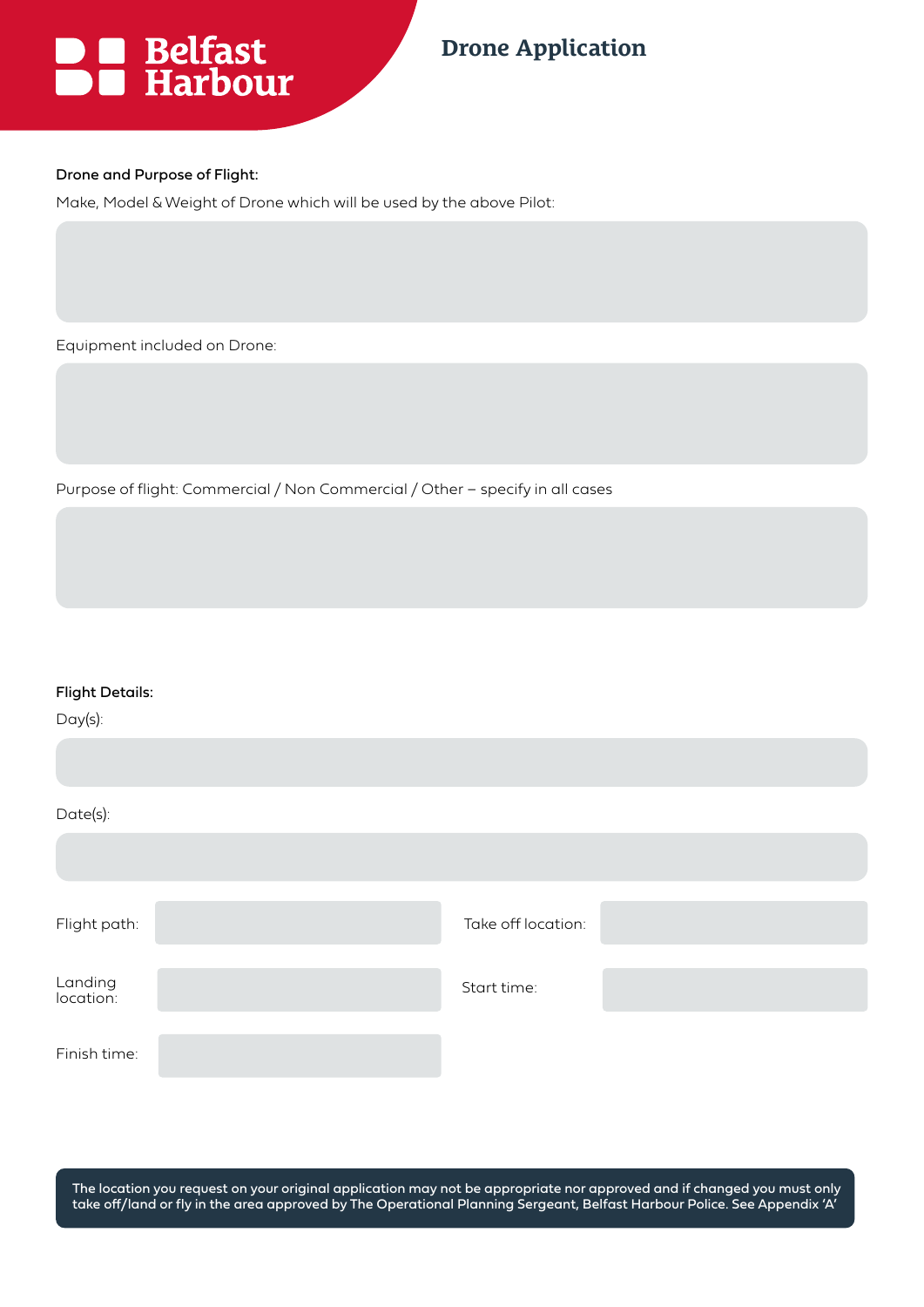# ■ Belfast<br>■ Harbour

## **Drone Application**

#### Appendix 'A'

#### Considerations which must be satisfied prior to approval being given by Belfast Harbour Police (BHP) to Operate/Pilot a Drone within Belfast Harbour Estate

- 1. The individual Operator/Pilot must produce written documentation detailing the qualifications relating to his/her operational capability for the Drone in question
- 2. There may be occasions when The Operational Planning Sergeant, Belfast Harbour Police, The Harbour Master or Belfast Harbour Commissioners Compliance Department will stipulate that a 'Spotter' is required and that additional safety measures could also be required to be implemented
- 3. All drones are to clearly display their associated Operator ID. Means of compliance are stated at <https://register-drones.caa.co.uk/labelling-drones>
- 4. The individual Operator/Pilot must produce approval in writing from Air Traffic Control (ATC) at George Best Belfast City Airport (GBBCA) irrespective of the size or weight of the drone. This must include a valid NSF approval number from NATS.
- 5. Insurance details must be current and documentary evidence of insurance cover must be submitted. Insurance will not be accepted without a Permission for Commercial Operations Certificate (PFCO) or Operational Authorisation (OA) from the UK CAA.
- 6. If approved only the Operator/Pilot making the application will be permitted to operate/fly the Drone. Under NO CIRCUMSTANCES will any person who does not hold a UK CAA approved Drone GVC or Legacy Qualification be permitted to operate the Drone at any time. It is the responsibility of the Remote Pilot to ensure that their qualification is appropriate to the class of drone being flown in accordance with their operational authorisation or PFCO. Remote Pilots should at all times ensure compliance with the latest regulatory requirements for proof of competency, referring to CAP 722 Appendix B
- 7. The individual Operator/Pilot (and 'spotter' if applicable) must be clearly visible at all times and must wear appropriate Hi Viz Clothing which identifies him/her as the 'Drone Pilot' or 'Spotter'
- 8. The individual Operator/Pilot must have completed in full the Belfast Harbour Commissioners application form and have satisfied all aspects of the requirements of the form including any additional matters stipulated in this communication or any other communications thereafter
- 9. As Belfast Harbour Estate is a 'Private Place' and contains several 'sensitive' buildings / companies / organisations as well as both private, commercial and military vessels (on occasions) it is important that any person operating a Drone within the estate does so lawfully (including compliance with BHC Bye Laws) and within relevant regulations and that he/she is aware of matters relating to Data Protection (ICO Code of Practice 2015) and remains at all times fully compliant with any legal restrictions placed upon the use of the Drone in question including restrictions placed by the UK CAA, ATC and Belfast Harbour Commissioners and or Belfast Harbour Police
- 10. Before approval is given to proceed with any Drone Operation in Belfast Harbour Estate the above matters (and if necessary the views of senior representatives of local companies or organisations will be sought in advance of approval being given) will be taken into consideration by BHP before authorisation is given
- 11. Any restrictions relating to the use of a Drone will be detailed in any Communication issued by Belfast Harbour Police

#### 12. The Air Navigation (Amendment) Order 2021 – Relevant Articles

Remote Pilots are reminded that it is their responsibility to ensure compliance with the relevant articles of the ANO at all times. In addition, should a Remote Pilot be operating under an Operational Authorisation in the Specific Category, it is their responsibility to operate their UAS in accordance with the relevant approved risk assessment limits. Belfast Harbour Police, The Harbour Master or BHC Compliance Department reserve the right to impose stricter limits than those defined in an Authorisation at any time. All relevant operating limits should be highlighted in your flight specific risk assessment with references to appropriate approvals